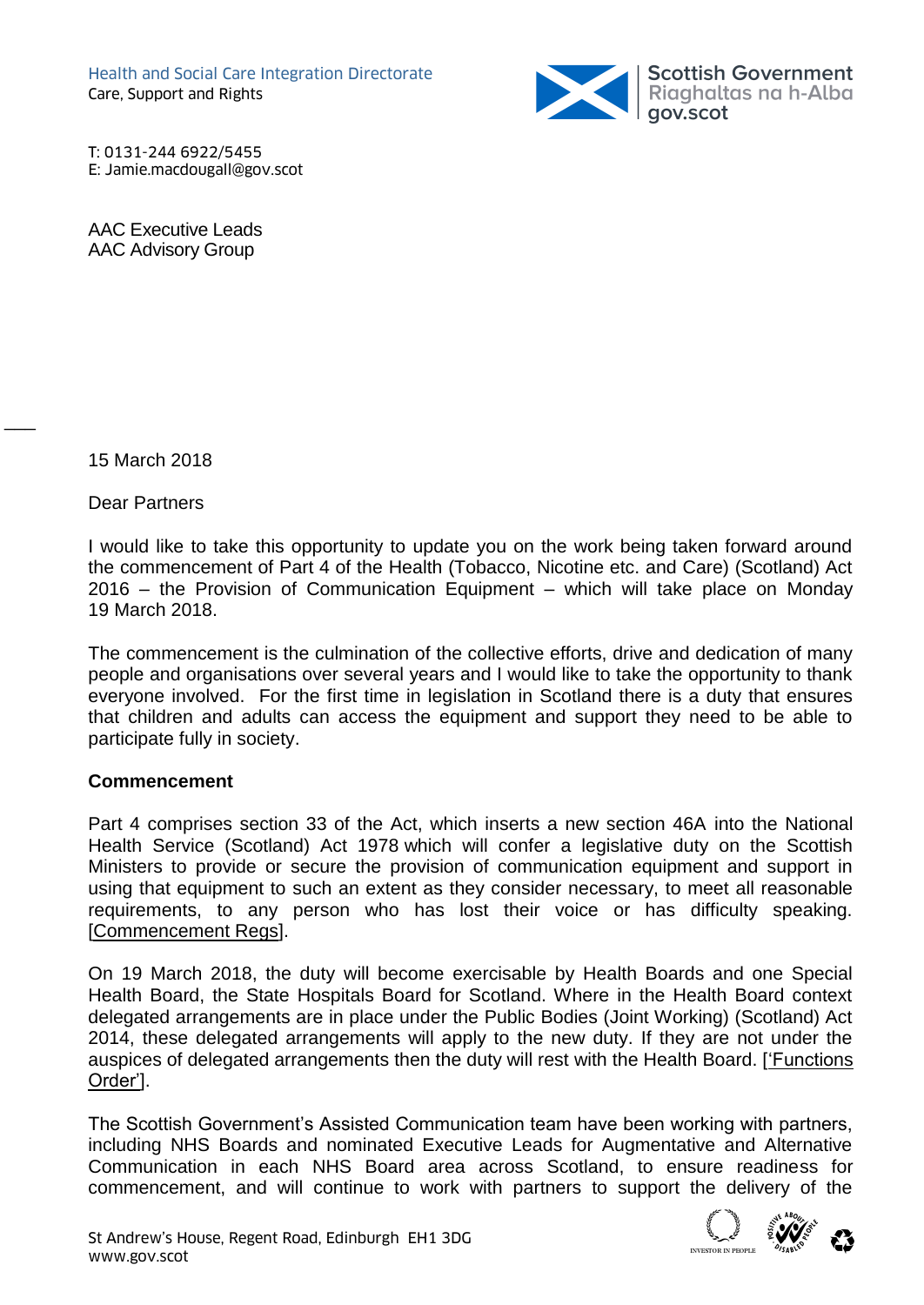legislative duty and the wider work programme on augmentative and alternative communication following commencement.

## **Readiness Preparations**

To ensure readiness for commencement, the Scottish Government Assisted Communications Policy Team has:

- Worked closely with NHS Boards and Special Boards, and AAC Executive Leads to establish where the duty lies in their local area.
- Worked with other partners to advise of forthcoming commencement.
- Liaised with, and been supporting AAC Executive Leads in all NHS Board areas to ensure local areas are ready for commencement, and where services are being provided that services are working to continuously improve the care, support and advice they provide to people who use and need communication equipment and support in using that equipment.
- Cascaded information on commencement to NHS Chief Executive Officers, IJB Chief Officers, AAC Executive Leads, the Speech and Language Therapy Managers Network, the AAC in Practice in Scotland group and the National Advisory Group to ensure all stakeholders have information on the commencement of the legislative duty.
- Worked with local areas to consider the information available to people in their area on the services available locally to people who use and need augmentative and alternative communication.

## **Next Steps**

We will develop guidance on the definitions of communication equipment and support in using that equipment by May 2018. We envisage this guidance will include a vision statement, principles, and definitions of equipment and support in using that equipment. The guidance will seek to assist the successful implementation of the duties and the continuous improvement of the delivery of care, support and services for people who use and need AAC. To do this we will be using the expertise and outputs from the 'task and finish' groups to support improving provision and supporting practice. An editorial group will be convened to work on this.

Through the national advisory group on AAC, work is also currently being taken forward on pathways for people who use and need AAC, led by an AAC Executive Lead with specialist practitioners and this work will be complementary to guidance document.

The National AAC Advisory Group has been meeting since it was reconvened meeting on 14 December 2016 and will meet next in the coming months to discuss existing work streams including pathways and data, and identify new priorities for the next phase of the work.

## **Cascade of Information**

Explanatory detail on the commencement of the legislative duty has been shared with stakeholders to ensure expectations of commencement are grounded in the context of legislative provision. We are also liaising with our communications colleagues and will share further information as this becomes available. I hope this information is helpful in the context of developing your own local messages, communications and social media postings to help raise awareness of the duty and commencement.